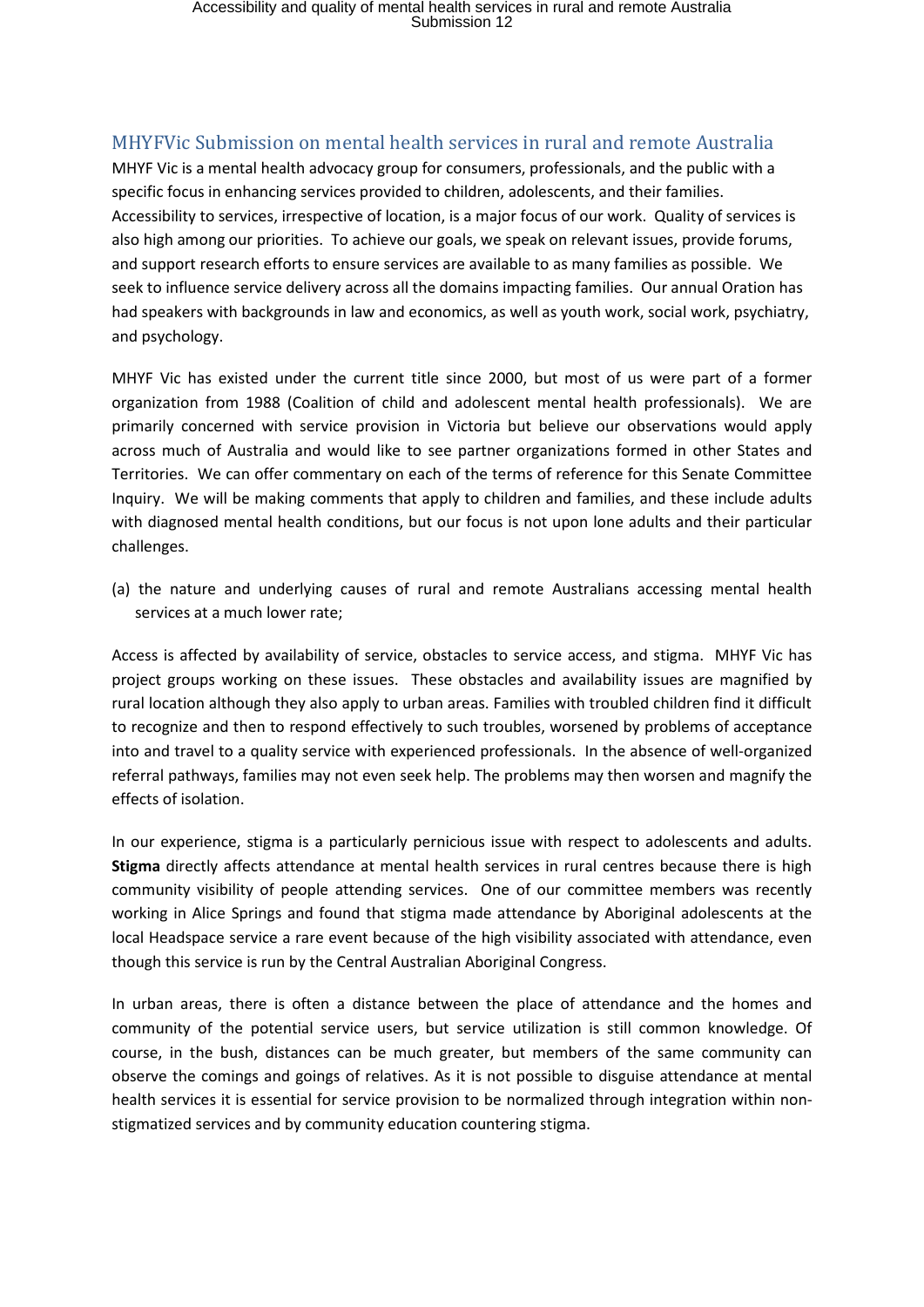Stigma is an obstacle to attendance, but there are many others. Distance and opening hours also affect attendance. Parents are often reluctant to take their children out of school to attend and the children, usually, do not like to be seen to be absent. This applies especially to adolescents. Occasionally, adolescents may attend in order to avoid school, which may add to their problems. In some disorders such as 'school refusal' it is necessary to implement a team approach with other services such as the school; the high degree of anxiety experienced by school and family can be an impediment to providing appropriate help.

The service delivery system can create **obstacles to attendance**. The way cases are referred can be problematic because uncertain parents may not recognize a problem early enough and then not know how to find an appropriate service for their family's needs. Schools can provide a pathway to services, but often try to help with the problem first and can delay the finding of appropriate treatment. This problem is likely to occur more in rural settings where services may be felt to be too far away for parents to take their children.

General practitioners can help in smoothing the pathway for referral, if they are aware of services. Similarly, others could aid the referral process. Specific training of GPs who are interested in delivering mental health services may be a desirable goal. One of our members has had good outcomes with a family therapy training program designed and delivered to rural GPs.

The reception of the parents or children at the service can be a problem wherever it may be. In the community there are private services that are made accessible through Medicare or ATAPS but can only offer a limited amount of government supported sessions and usually involve a significant copayment, which precludes attendance by less affluent families. There are public agencies and notfor-profit agencies (Headspace, Relationships Australia, local council counselling services, community health centres, and CAMHS/CYMHS) that provide appropriate services, but again these can supply services that involve out of pocket expenses beyond the means of the families with greatest need.

Receiving service at public agencies requires commitment from parents to support the attendance of their children and consent to service provision. This can involve a process of disclosure of personal information about the child which may be felt to reflect poorly on the referring parent and others. In some cases, if the young person is being abused or bullied by a family member they are less likely to self-refer. Self-referral can be difficult for children in need of help but who are under age. The people who receive the initial information at both urban and rural centres are usually not trained mental health professionals and may not be particularly capable as listeners and sorters of priority and need. These people are usually hired to the role of Receptionist and are expected to be able to receive referrals. Supervision of such work may not exist or may not be appropriately supportive or facilitative of skilful receipt of referral information.

When referral is sought to a CAMHS or CYMHS, there is usually a qualified mental health professional receiving the referral, but the primary role of Intake workers in such places is to assess if a referral is appropriate to the service. These specialist services are keen to work with those in greatest need and who will attend. Families in crisis are often not seen because they are not in a situation to attend with consistency. The Intake role can be a filter to prevent wastage of clinical time, but, in doing so, can exclude families with real and urgent needs.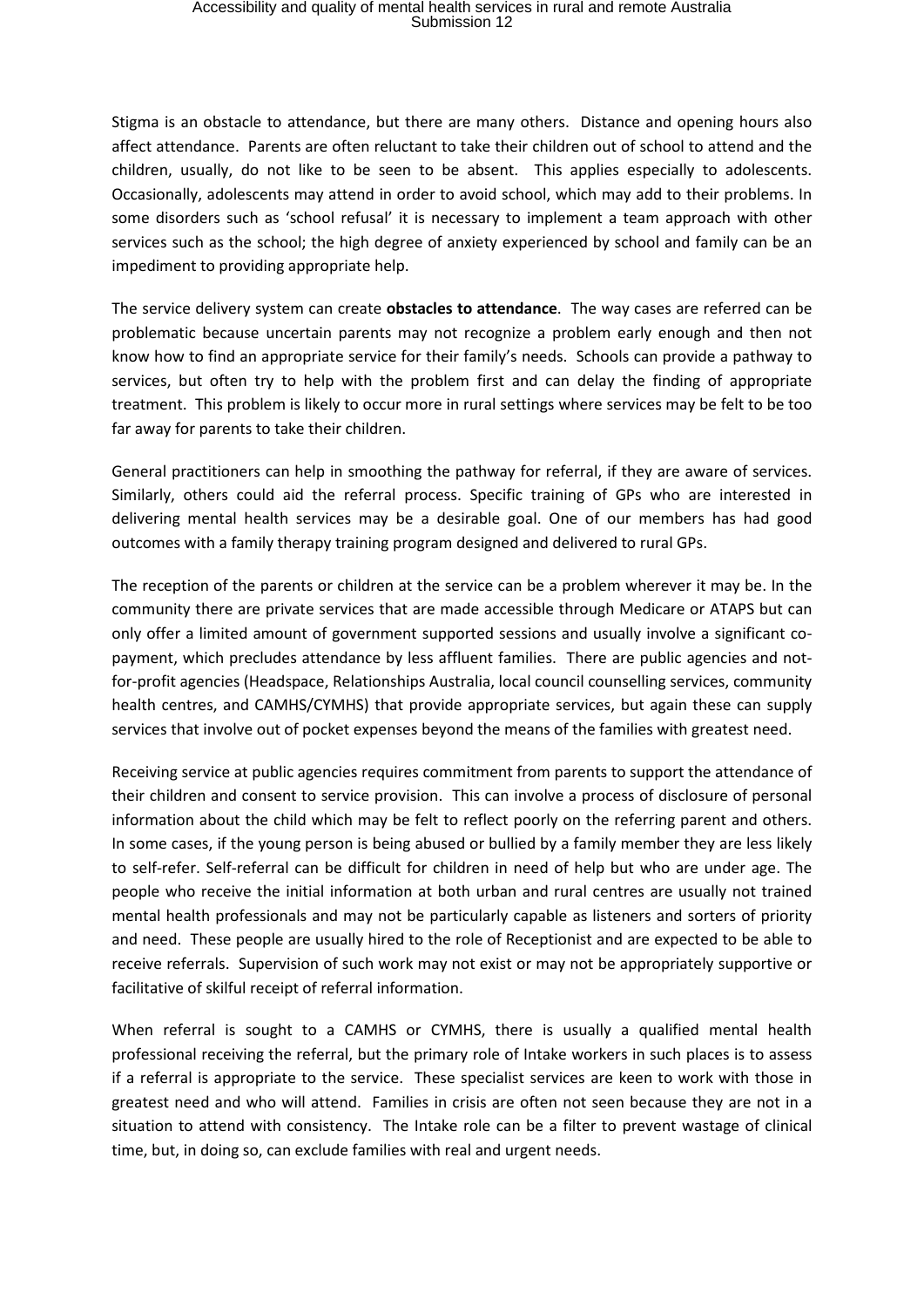## Accessibility and quality of mental health services in rural and remote Australia Submission 12

Real and urgent needs may be manageable through telephone counselling services or online counselling services. Certainly, such services do claim success in preventing suicide and in helping troubled children work out the next step to seeking assistance, or in just settling down the caller so that what might have seemed a big challenge can be placed in context and a plan developed for discussing the problems with family or friends or school staff or others.

Families seeking mental health service need to be patient; often there are waiting times that are extremely long. This can be discouraging and excluding. Further, delays can mean unwell and disorganized young people progress not to health centres but to juvenile justice. Incarceration pf unwell young people can add to the troubles and to isolation from the family.

Another factor that is likely to affect attendance is the quality of staff, including other staff factors like seniority, length of experience, and gender. Those among our organization who have worked in rural settings confirm that rural services are often places where beginning professionals attend. Some people do not like to talk to people younger than themselves and some people have preference for talking with a woman or a man. These are problems across the board but are magnified in rural settings. As those employed in Mental Health or ancillary services are also part of the community's social network there may be fears about confidentiality being kept.

One of our committee has noted the particular difficulties of LGBTQI youth in rural locations of seeking help and retaining anonymity. These young people can be truly isolated in bush communities and are very susceptible to suicide. The availability of staff with skills and without judgement was almost lethal in one case of hospitalization.

Complementary to the problems of obstacles to attendance, is the problem of **availability** of service. Services are funded on the basis of expectations of service need and these are usually calculated on a population basis. But when populations are dispersed distance can be a real barrier to attendance. Access to quality and specialist services is made more difficult by distance. In such instances, attendance for a one-hour appointment can involve the parents and children being absent from work and from school for a whole day, rather than the two hours that might be involved with urban families.

Quote from Shelley. "Often when people attend at professional services in rural areas they are intimately known by staff through association, such as being a family member, aunty Betty's brother's uncle that they drink with on Friday night, etc. due to the nature of the community. We have found for our 'Early Matters' program that the fear of attending a place where they may be known stops them attending at all. It is for parenting support, not medical or health support, where perhaps the stigma is increased or different. Further to this, many people cannot afford the time to be away from their land to attend such an appointment. If they are not there, jobs simply don't get done, the cows wait for no-one, so support to manage competing time constraints is not available in rural communities, particularly if the work they do is not seen as beneficial or important to others. I grew up in a very rural area and you only travelled to town once a month for groceries, so to book in to see someone on a more regular basis would not have been viable, and financially affording this extra travel and expense would have been out of the question."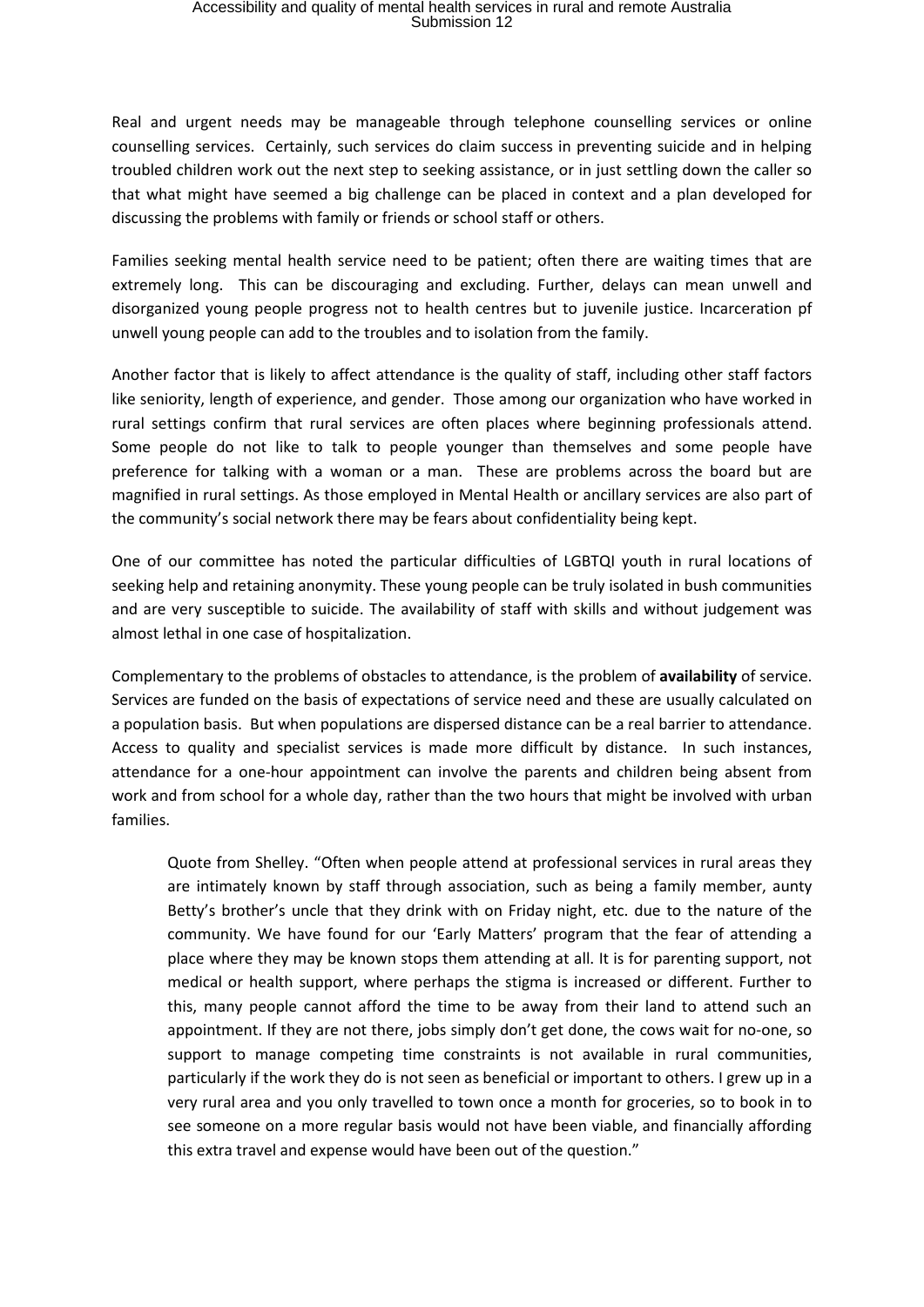Remoteness is not just a geographic problem. People can be housebound, socially isolated, or live on the urban fringe or just a little further out. The feeling of remoteness is probably more compelling and more constraining than the actual geography.

The best way to improve referral and attendance is through improving the pathway with support from other professionals and agencies (including GPs and schools). In turn this needs to involve education of referrers about services through provision of accurate information to the potential referrer and provision by the referrer of supportive pamphlets or other letters to some body seeking referral for their family. Such information could be accredited by a government body to be of a standard and form that did encourage referral. Brochures written by local agencies can be very useful, but sometimes lack comprehensiveness or sufficient focus.

Some of the problems of access can be addressed with the siting of services in locations that do not raise stigma; locating nearby a hospital might be one such strategy. Signage may help but needs to be clear but not obtrusive.

(b) the higher rate of suicide in rural and remote Australia;

Suicide rates are affected by access to services and by the availability of a means to kill. Rural Australia has more guns than urban Australia. There are stretches of road that can involve high speeds and no other traffic, with trees or bridges that can lead to death. But, the lack of services can enhance the sense of distance from community and from others who might care.

Isolation is not recommended for anyone contemplating self-harm. Telephone counselling services can provide support to troubled persons and they always encourage connection with others at the finish of any telephone call. But in isolated settings, such connection with another may not be felt to be possible.

Research has demonstrated, in the past, that publicising suicide can increase rates of attempt, but there does need to be a way to discuss this suicide that does not promote it. This seems more urgent for rural communities given the higher rates of success. The higher rates of success probably reflect the availability of lethal means. Any public discussion of the issue in rural communities needs to include discussion of safe storage of weapons and safe driving.

The higher rates can also be indicative of isolation, the absolute lack of any other options, a profound sense of failure and disappointment to others, especially in a small community.

The availability of lethal means is less relevant when looking to young people, including women. Hanging is by far the most popular means, for both males and females, with firearms being about the third most popular for males [\(http://www.mindframe-media.info/for-media/reporting](http://www.mindframe-media.info/for-media/reporting-suicide/facts-and-stats)[suicide/facts-and-stats](http://www.mindframe-media.info/for-media/reporting-suicide/facts-and-stats)

The fact that discussion may increase rates of attempt, needs to be a central part of any such discussion. Also, the contagion effect of death of a peer or family member needs discussion. This can be especially a problem in remote Aboriginal communities (such as Hermannsburg in late 2017).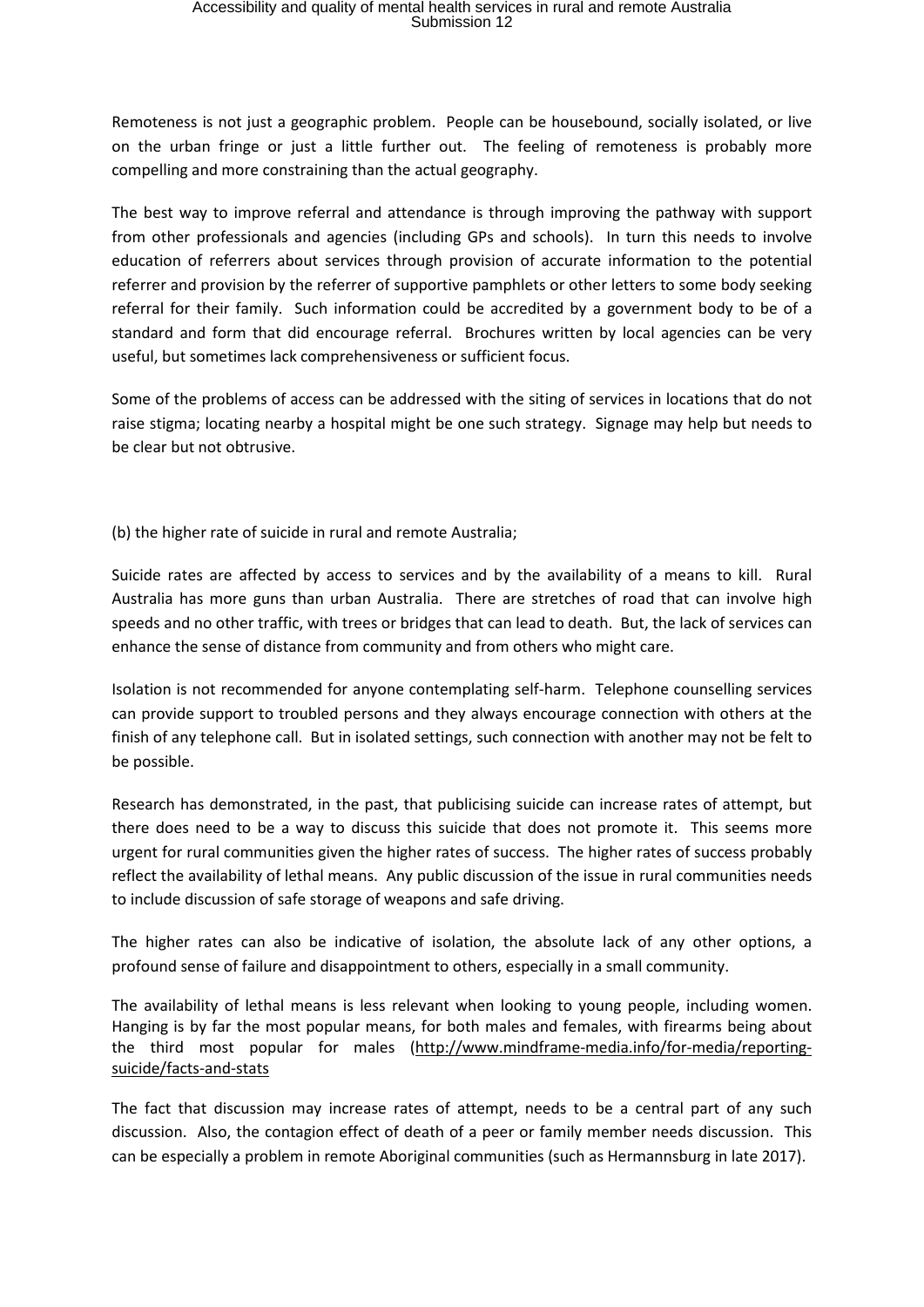Visiting services, or the local bush nursing facility, can be helpful at times of vulnerability, especially following death by suicide. The aim would be to calm things down and to make contact with the vulnerable.

(c) the nature of the mental health workforce;

Mental health professionals are usually trained in urban settings, come from urban settings, and prefer to live their lives in urban settings. Young professionals may go bush for their first job but are likely to return to their city of origin when they start their own families. General experience gained in the bush helps with employment in the more specialist services in town. There is the same level of need per head of population for specialist services in the bush, but much reduced likelihood that a suitably experienced specialist will respond to a mental health need.

Further, the support and supervision provided to remotely-located young professionals is likely to be from less qualified local professionals than might be accessible in town. Maintaining confidentiality within the smaller more isolated communities may also be of concern to staff seeking supervision as much as it can be for clients. Outreach consultancies to rural services and to groups of professionals can help with this training and support function (MHYF Vic committee members have been recipients and providers of such services in the past). But only certain experienced professionals are willing to expend the effort and time for remote travel.

Staffing appropriate outreach services to remote communities is another problem where lifestyle and need clash.

There are advantages of a changed perspective that comes from working outside the major urban areas. This can aid the maturity of the younger employee and extend the career of older employees.

While practitioners are aware of their inexperience, this may not be as great a problem for the client. The client lives in the region and understands that they may encounter young professionals, or else they trust the education system to produce qualified professionals, or they are too desperate to quibble over the quality of the practitioner. They need help and bring with this a strong wish to recover which is very helpful for the overall process. This might be client determination, or it might even be a placebo effect of help-seeking. Lack of experience should not be a reason to not provide funding for services based on population serviced.

Supervision is the answer to many workforce issues and visiting consultation services can provide this, but this can also be gained by technological means and visits to urban areas. Included here should be supervision of support staff; especially those on Reception. As indicated earlier, if the pathway works well, better outcomes are likely to arise. The role of the Receptionist in smoothing the path to service cannot be over-estimated. Investment in the training and support of such staff is important.

Urban based services should partner with rural services to provide training and consultation. This can be a condition of contract for urban services to provide and rural services to receive such training and consultation. There needs to be training programs in provision of remote consultation by visit, by video link, by telephone, and by online exchange.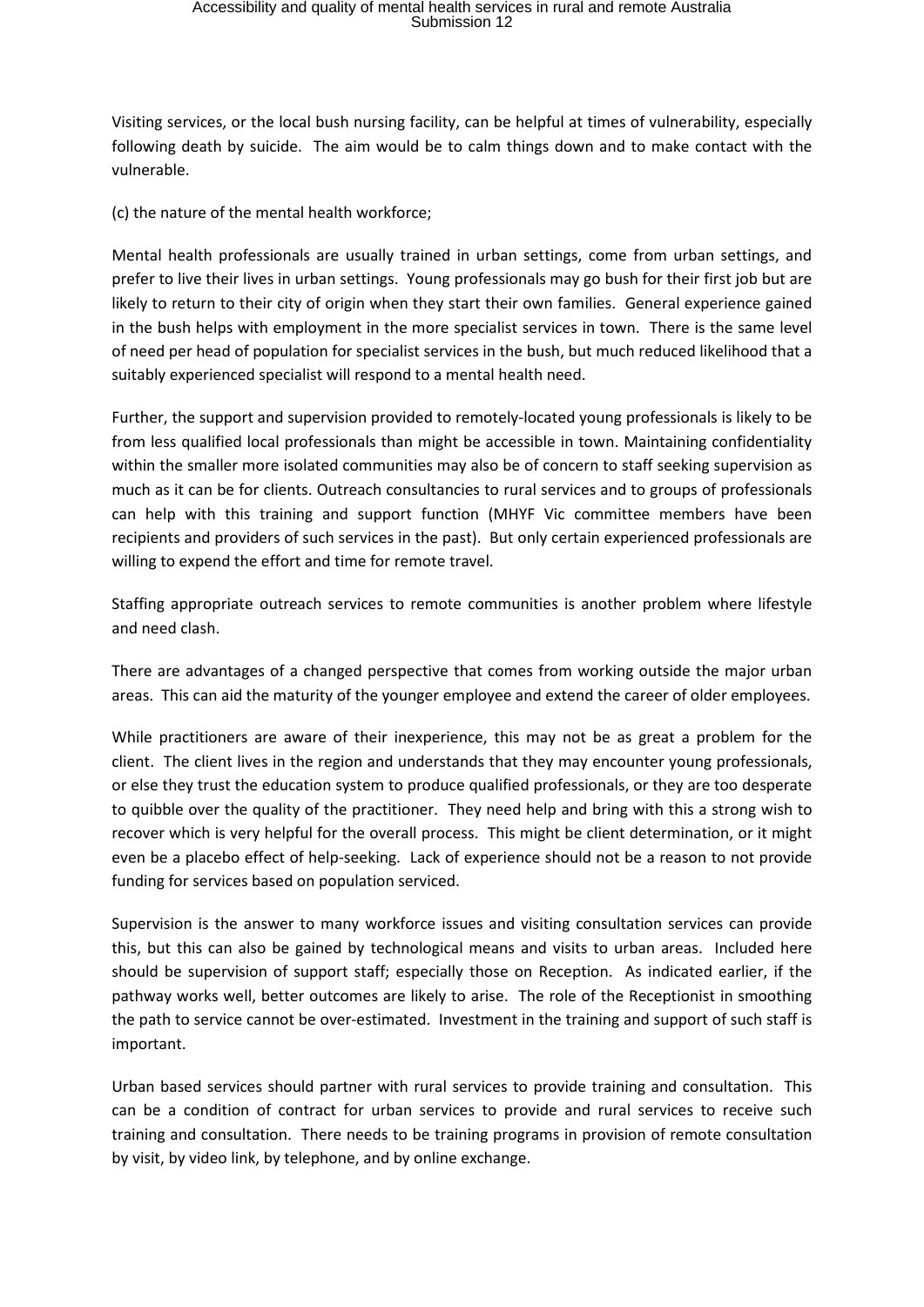Professional courses need to include observation or longer-term placements to rural centres. Again, this should be a contracted condition tied directly to funding. Health departments need to allocate funds to enable such contractual relationships.

(d) the challenges of delivering mental health services in the regions;

Office-based service delivery is the most efficient way to provide mental health services. The professional is able to optimize the time spent with consumers if travel is not required. Mental health service also requires continuity of attendance and any cause of a cancellation can make for ineffective service. In the bush, monthly service interrupted by a cancellation can lead to gaps of two months or more in attendance.

However, travel can be a considerably greater impost on families in rural areas entailing day-long absences from work and school. Outreach services can help with remote communities, but continuity is a problem and visibility and stigma become greater problems. Travel may cause inefficiencies but be more informative for the professionals and more motivating for the clients. It is an extra burden for the professionals, and, therefore, can only be attractive to certain people, who may not have breadth and depth of experience. Although it is difficult, it should be an option for certain cases.

Most people do enjoy periods of work in the bush; there are challenges, but also enjoyment in the new environment and landscape. Time away can have a maturing effect for young people and a refocusing effect for more experienced people.

(e) attitudes towards mental health services;

At a general level, and in parallel to attitudes that drive stigma, mental health services are seen by some as wasteful or scary places or places that make things worse or do not produce cures. Basically, the premise that talking can help is questioned. There is also widespread dissatisfaction with the pace of change. People would prefer solutions to personal problems being as rapidly delivered as the fixing of a leaky pipe, perhaps reflecting perceptions by service seekers of a cultural gap between potential clients and service providers.

There are also problems at the interpersonal level. Mental health professionals tend not to hear about the problems with their service. They are usually working with people who value what is offered and quality is perceived to be delivered. However, one does hear of the failures of other services and other professionals. In the bush, such feedback can create problems between services and may be based on particular cases where particular circumstances conspired to produce a negative attitude for one former client, which can create a loss of confidence in one of the few alternative services. This happens in town, as well, but the disenchanted client can find alternatives and the professional who learns of the disenchantment is less likely to worry about the state of other services.